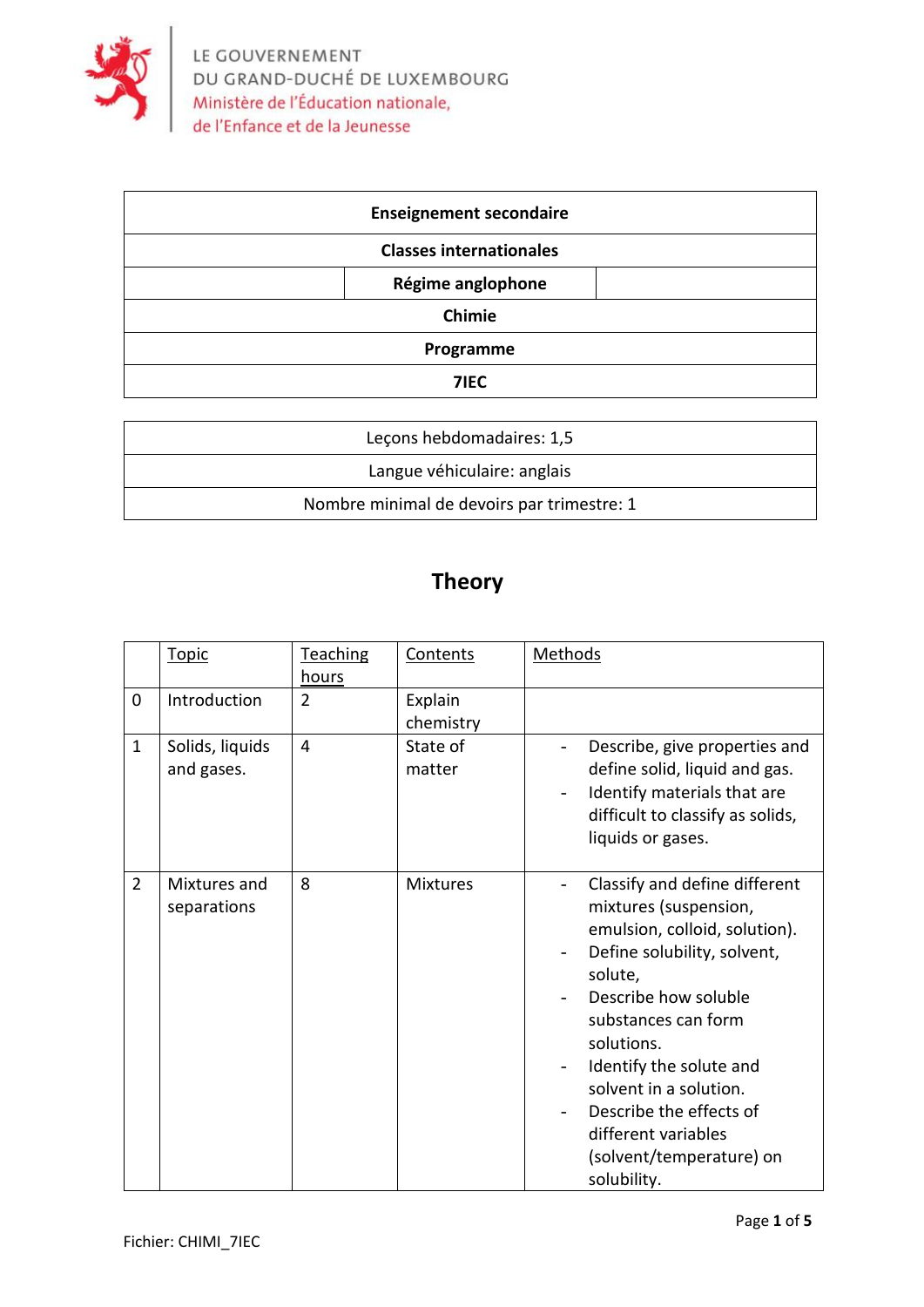

T

LE GOUVERNEMENT<br>DU GRAND-DUCHÉ DE LUXEMBOURG Ministère de l'Éducation nationale, de l'Enfance et de la Jeunesse

T

T

|   |                                     |   | Separation                                                  | Introduction to separation<br>methods, use diagrams to<br>draw apparatus (drawings<br>should be done in 2D, use<br>ruler and pencil)<br>Separation liquids-solids<br>(cleaning waste water,<br>filtration, settlement)<br>Describe differences between<br>evaporation and boiling.<br>(Production of table salt).<br>Explain how distillation can<br>be used to separate a solvent<br>from a solution. (Desalination<br>of sea water)                                                                                                                                  |
|---|-------------------------------------|---|-------------------------------------------------------------|------------------------------------------------------------------------------------------------------------------------------------------------------------------------------------------------------------------------------------------------------------------------------------------------------------------------------------------------------------------------------------------------------------------------------------------------------------------------------------------------------------------------------------------------------------------------|
| 3 | Acidic and<br>alkaline<br>solutions | 8 | Indicators<br>Acidity and<br>alkalinity.<br>Neutralisation. | Name examples of indicators<br>$\qquad \qquad -$<br>made from plants.<br>Describe how indicators can<br>be used to test for acidic,<br>alkaline or neutral solutions.<br>Name some common<br>examples of acids and alkalis.<br>Describe the pH scale and<br>how it is useful. Describe<br>how pH can be measured.<br>Describe what happens<br>during neutralisation.<br>Write word equation for<br>neutralisation reactions.<br>Explain the pH changes<br>taking place during<br>neutralisation.<br>Describe and explain some<br>everyday neutralisation<br>reactions. |

 $\top$ 

٦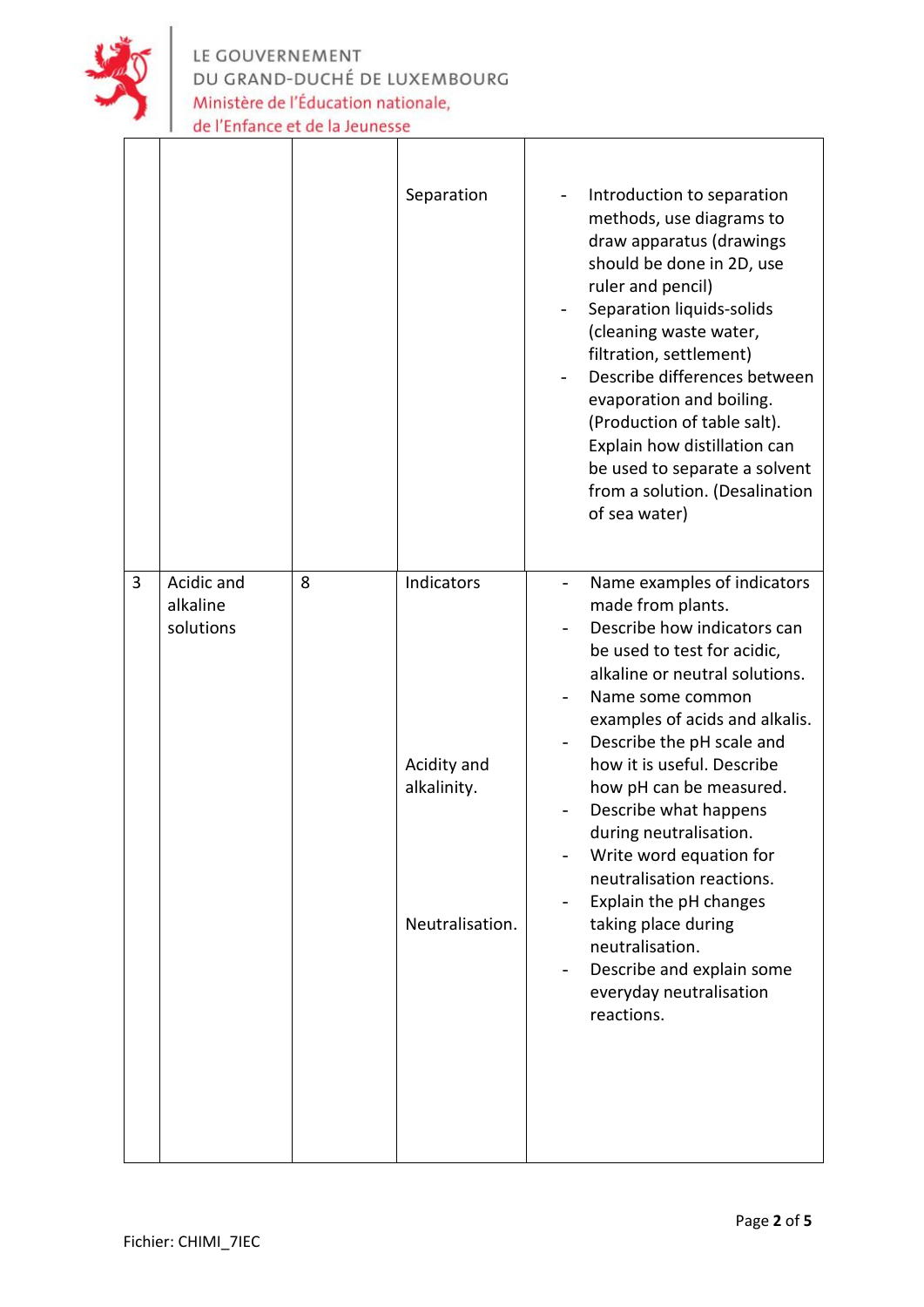

LE GOUVERNEMENT<br>DU GRAND-DUCHÉ DE LUXEMBOURG<br>Ministère de l'Éducation nationale, de l'Enfance et de la Jeunesse

| 4 | Solids, liquids<br>and gases | 8 | States of<br>matter                | Name the different states of<br>matter<br>Describe the properties of<br>the states<br>Identify materials difficult to<br>classify |
|---|------------------------------|---|------------------------------------|-----------------------------------------------------------------------------------------------------------------------------------|
|   |                              |   | Hypotheses<br>and theories         | Identify scientific questions,<br>hypotheses and predictions                                                                      |
|   |                              |   |                                    | Describe how to develop a<br>hypothesis into a theory                                                                             |
|   |                              |   | Matter is                          | Explain how evidences are<br>used to support a given<br>theory                                                                    |
|   |                              |   | made of<br>particles,<br>states of | Recognise that all matter is<br>made up of particles                                                                              |
|   |                              |   | particles                          | Describe, draw and recognise<br>the arrangement of particles<br>in the 3 states                                                   |
|   |                              |   | <b>Brownian</b><br>motion          | Use the particle theory to<br>explain the properties                                                                              |
|   |                              |   |                                    | <b>Explain Brownian motion</b>                                                                                                    |
|   |                              |   | Diffusion                          | Unit conversations, (nm, µm,<br>mm, m)                                                                                            |
|   |                              |   |                                    | Explain diffusion and its<br>effects                                                                                              |
|   |                              |   |                                    | Explain the different rates for<br>diffusion                                                                                      |
|   |                              |   |                                    |                                                                                                                                   |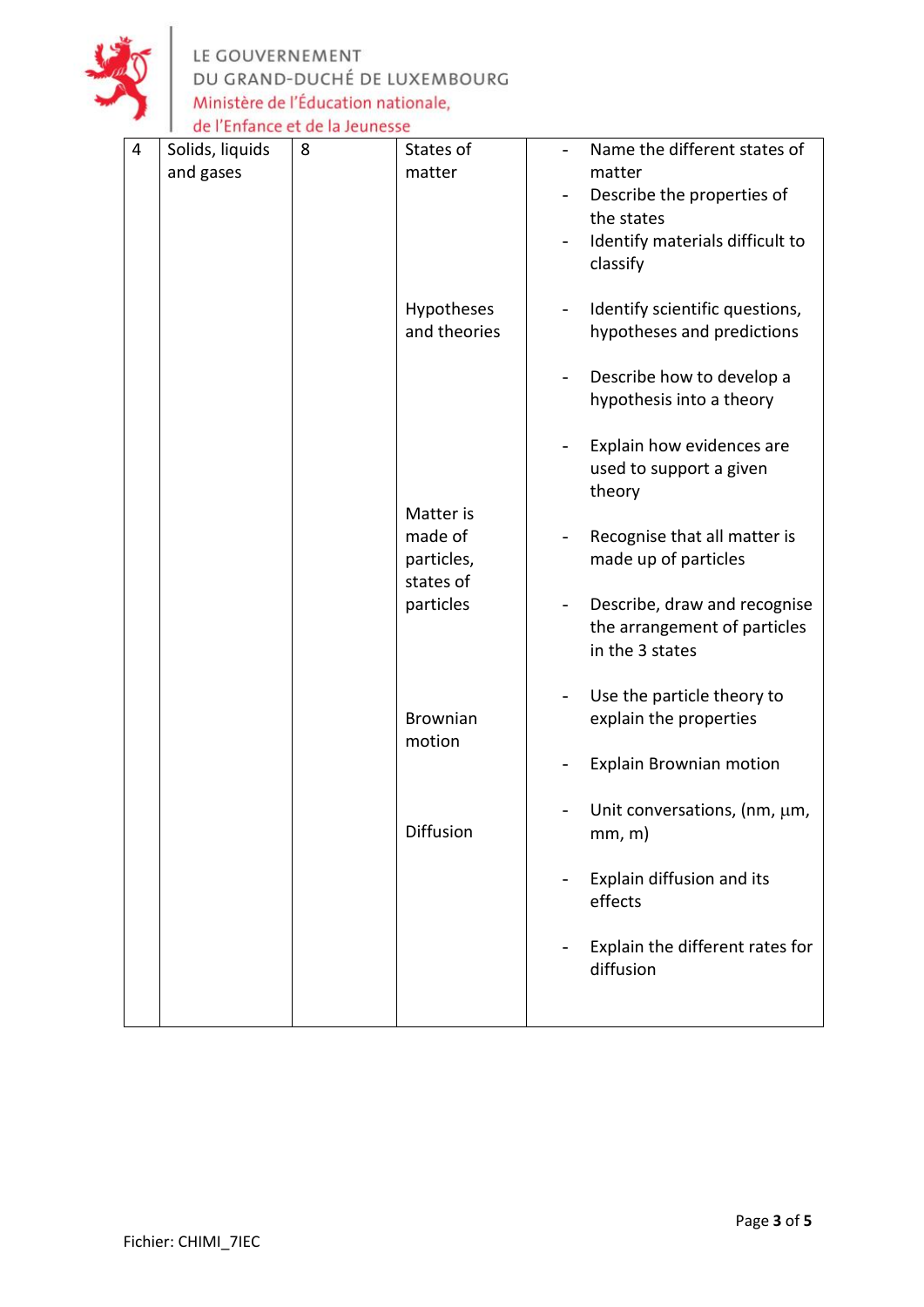

## **Practical work**

|                | <b>Topic</b>            | <b>Teaching</b><br><b>hours</b> | <b>Contents</b>                            | <b>Methods</b>                                                                                                                                                                                                                        |
|----------------|-------------------------|---------------------------------|--------------------------------------------|---------------------------------------------------------------------------------------------------------------------------------------------------------------------------------------------------------------------------------------|
| $\mathbf{1}$   | Safety in the lab.      | $\mathbf{1}$                    | Hazards<br>Controlling risks.              | Recognize some common hazard<br>symbols.<br>Explain why hazard symbols are<br>necessary.<br>Recognize some common acids.<br>Plan and explain safety precautions.<br>Recognize hazards and explain how the<br>risks can be controlled. |
| $\overline{2}$ | The Bunsen<br>burner    | $\overline{2}$                  | Safety when<br>heating.                    | Describe how a Bunsen burner is used.<br>Identify hazards and describe how to<br>reduce risks.                                                                                                                                        |
| 3              | Lab equipment           | $\mathbf{1}$                    | Glass material                             | Show different lab equipment to the<br>students, make drawings of equipment<br>using a pencil and a ruler                                                                                                                             |
| 4              | Separation<br>methods 1 | $\overline{2}$                  | Evaporation<br>Sedimentation<br>Filtration | Describe how solutes can be separated<br>from a solution by evaporation.<br>Separate a salt-water mixture.<br>Separate a sand-water mixture.<br>Structure a method in a clear way.<br>Use diagrams to draw apparatus.                 |
| 5              | Solutions               | $\mathbf{1}$                    |                                            | Work out graphs on solubility.<br>(Solubility of a salt at different<br>temperatures)                                                                                                                                                 |
| 6              | Separation<br>methods 2 | $\overline{2}$                  | Chromatography<br>Distillation             | Define chromatography and describe<br>how it can be used to identify<br>substances in a mixture.<br>Paper chromatography with different<br>inks.<br>Distillation of wine.                                                             |